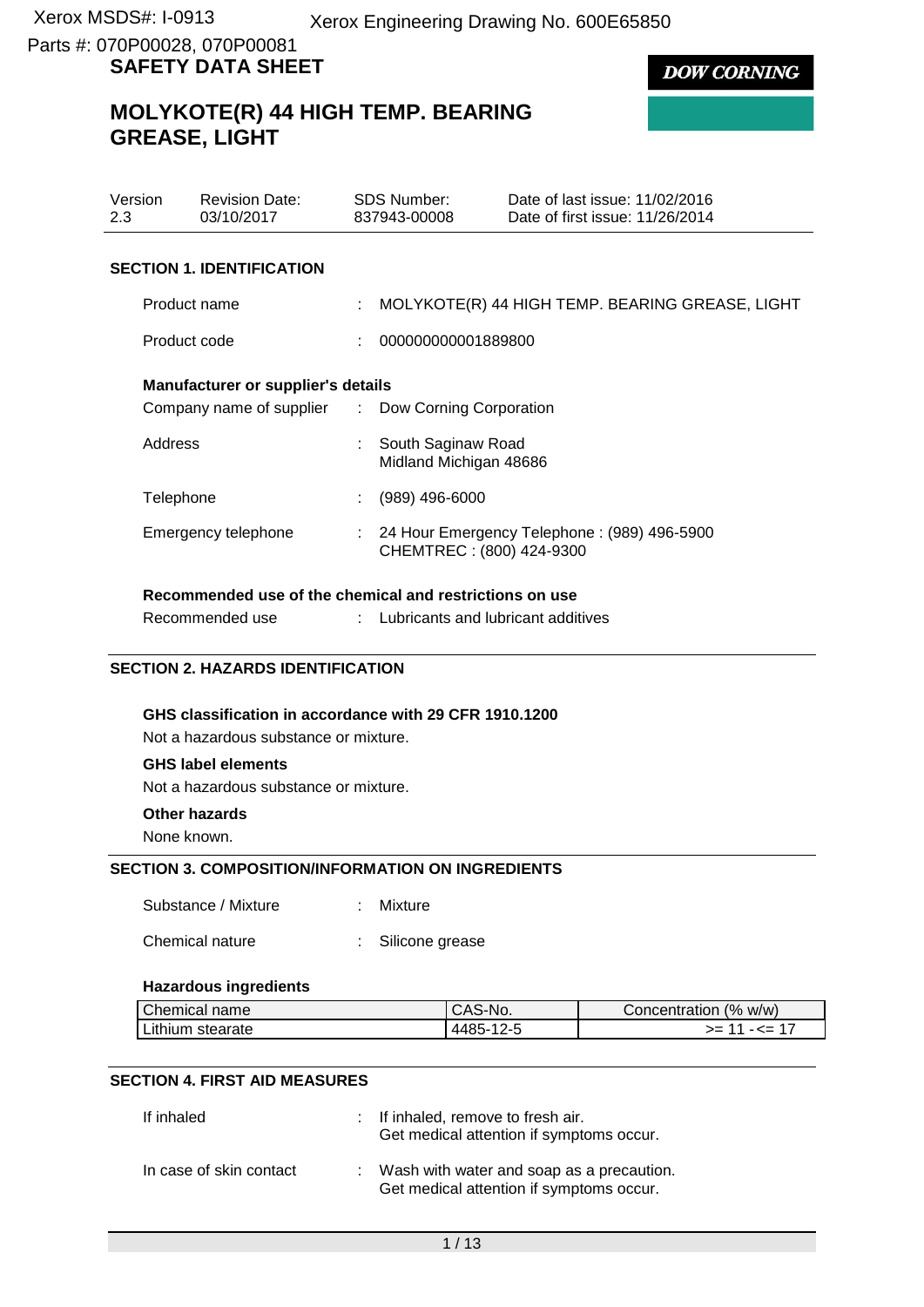**DOW CORNING** 

# **MOLYKOTE(R) 44 HIGH TEMP. BEARING GREASE, LIGHT**

| Version<br>2.3 |                        | <b>Revision Date:</b><br>03/10/2017                    | <b>SDS Number:</b><br>837943-00008                                                                                        | Date of last issue: 11/02/2016<br>Date of first issue: 11/26/2014 |  |  |  |
|----------------|------------------------|--------------------------------------------------------|---------------------------------------------------------------------------------------------------------------------------|-------------------------------------------------------------------|--|--|--|
|                | In case of eye contact |                                                        | : Flush eyes with water as a precaution.<br>Get medical attention if irritation develops and persists.                    |                                                                   |  |  |  |
|                | If swallowed           |                                                        | : If swallowed, DO NOT induce vomiting.<br>Get medical attention if symptoms occur.<br>Rinse mouth thoroughly with water. |                                                                   |  |  |  |
|                | delayed                | Most important symptoms<br>and effects, both acute and | : None known.                                                                                                             |                                                                   |  |  |  |
|                |                        | Protection of first-aiders                             |                                                                                                                           | No special precautions are necessary for first aid responders.    |  |  |  |
|                |                        | Notes to physician                                     |                                                                                                                           | : Treat symptomatically and supportively.                         |  |  |  |

### **SECTION 5. FIRE-FIGHTING MEASURES**

| Suitable extinguishing media :                      |                               | Water spray<br>Alcohol-resistant foam<br>Carbon dioxide (CO2)<br>Dry chemical                                                                                                                                                                           |
|-----------------------------------------------------|-------------------------------|---------------------------------------------------------------------------------------------------------------------------------------------------------------------------------------------------------------------------------------------------------|
| Unsuitable extinguishing<br>media                   |                               | : None known.                                                                                                                                                                                                                                           |
| Specific hazards during fire<br>fighting            | $\mathcal{L}^{\mathcal{L}}$ . | Exposure to combustion products may be a hazard to health.                                                                                                                                                                                              |
| Hazardous combustion prod-<br>ucts                  |                               | Carbon oxides<br>Silicon oxides<br>Formaldehyde<br>Metal oxides                                                                                                                                                                                         |
| Specific extinguishing meth-<br>ods                 | ÷.                            | Use extinguishing measures that are appropriate to local cir-<br>cumstances and the surrounding environment.<br>Use water spray to cool unopened containers.<br>Remove undamaged containers from fire area if it is safe to do<br>SO.<br>Evacuate area. |
| Special protective equipment :<br>for fire-fighters |                               | Wear self-contained breathing apparatus for firefighting if nec-<br>essary.<br>Use personal protective equipment.                                                                                                                                       |

### **SECTION 6. ACCIDENTAL RELEASE MEASURES**

| Personal precautions, protec-<br>tive equipment and emer-<br>gency procedures | Follow safe handling advice and personal protective<br>equipment recommendations.                          |
|-------------------------------------------------------------------------------|------------------------------------------------------------------------------------------------------------|
| Environmental precautions                                                     | : Discharge into the environment must be avoided.<br>Prevent further leakage or spillage if safe to do so. |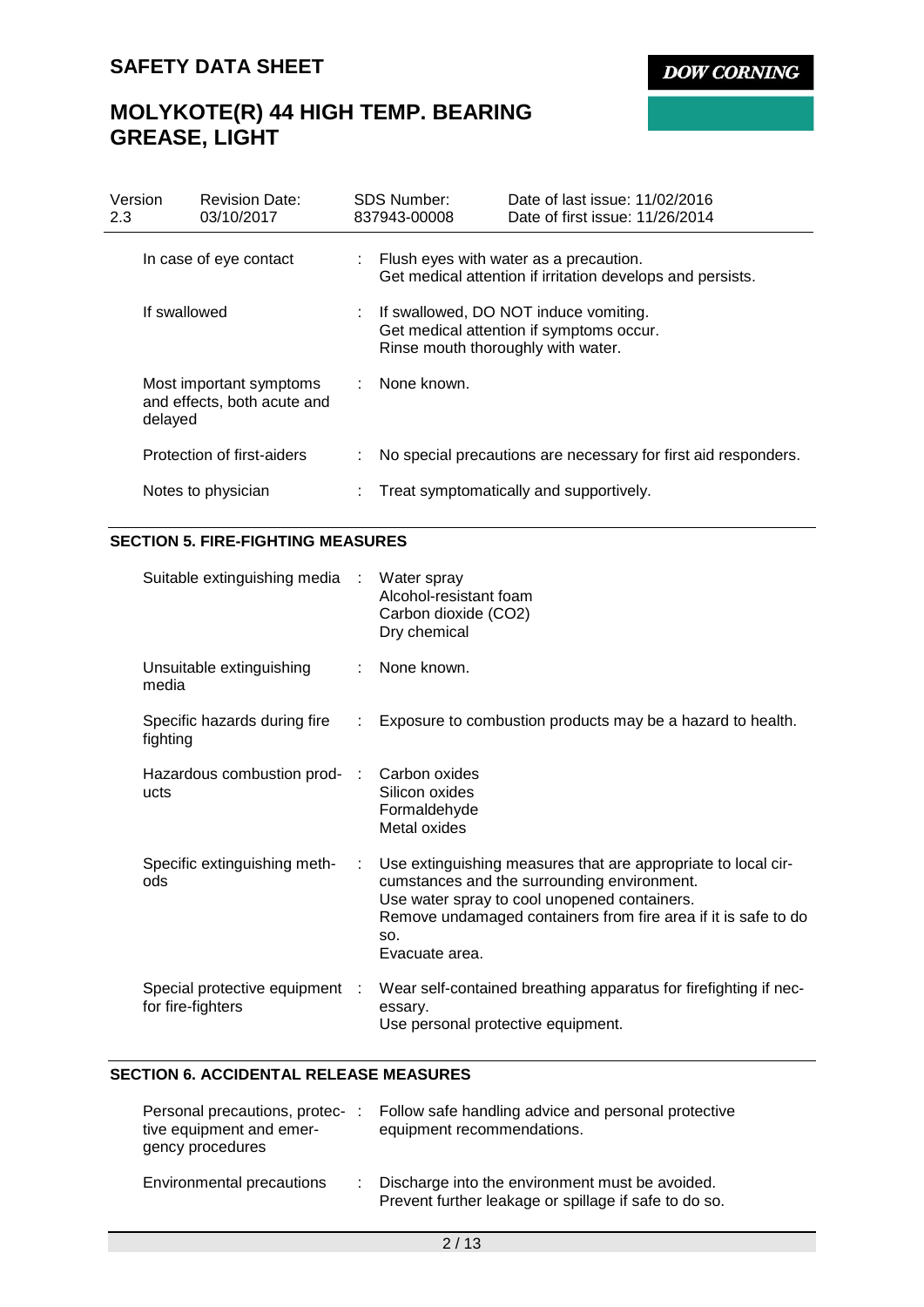**DOW CORNING** 

# **MOLYKOTE(R) 44 HIGH TEMP. BEARING GREASE, LIGHT**

| Version<br>2.3 | <b>Revision Date:</b><br>03/10/2017                      | <b>SDS Number:</b><br>837943-00008 | Date of last issue: 11/02/2016<br>Date of first issue: 11/26/2014                                                                                                                                                                                                                                                                                                                                                                                                                                                                                                                                                                     |
|----------------|----------------------------------------------------------|------------------------------------|---------------------------------------------------------------------------------------------------------------------------------------------------------------------------------------------------------------------------------------------------------------------------------------------------------------------------------------------------------------------------------------------------------------------------------------------------------------------------------------------------------------------------------------------------------------------------------------------------------------------------------------|
|                |                                                          | cannot be contained.               | Retain and dispose of contaminated wash water.<br>Local authorities should be advised if significant spillages                                                                                                                                                                                                                                                                                                                                                                                                                                                                                                                        |
|                | Methods and materials for<br>containment and cleaning up | container.<br>absorbent.           | Soak up with inert absorbent material.<br>For large spills, provide diking or other appropriate<br>containment to keep material from spreading. If diked material<br>can be pumped, store recovered material in appropriate<br>Clean up remaining materials from spill with suitable<br>Local or national regulations may apply to releases and<br>disposal of this material, as well as those materials and items<br>employed in the cleanup of releases. You will need to<br>determine which regulations are applicable.<br>Sections 13 and 15 of this SDS provide information regarding<br>certain local or national requirements. |

### **SECTION 7. HANDLING AND STORAGE**

| Technical measures          | : See Engineering measures under EXPOSURE<br>CONTROLS/PERSONAL PROTECTION section.                                                                          |
|-----------------------------|-------------------------------------------------------------------------------------------------------------------------------------------------------------|
| Local/Total ventilation     | : Use only with adequate ventilation.                                                                                                                       |
| Advice on safe handling     | Handle in accordance with good industrial hygiene and safety<br>practice.<br>Take care to prevent spills, waste and minimize release to the<br>environment. |
| Conditions for safe storage | : Keep in properly labeled containers.<br>Store in accordance with the particular national regulations.                                                     |
| Materials to avoid          | $\therefore$ Do not store with the following product types:<br>Strong oxidizing agents                                                                      |

## **SECTION 8. EXPOSURE CONTROLS/PERSONAL PROTECTION**

### **Ingredients with workplace control parameters**

| Ingredients      | CAS-No.   | Value type<br>(Form of<br>exposure) | Control parame-<br>ters / Permissible<br>concentration | <b>Basis</b> |
|------------------|-----------|-------------------------------------|--------------------------------------------------------|--------------|
| Lithium stearate | 4485-12-5 | TWA                                 | 10 mg/m $3$                                            | ACGIH        |

| <b>Engineering measures</b> | : Processing may form hazardous compounds (see section<br>$10$ .                                          |
|-----------------------------|-----------------------------------------------------------------------------------------------------------|
|                             | Ensure adequate ventilation, especially in confined areas.<br>Minimize workplace exposure concentrations. |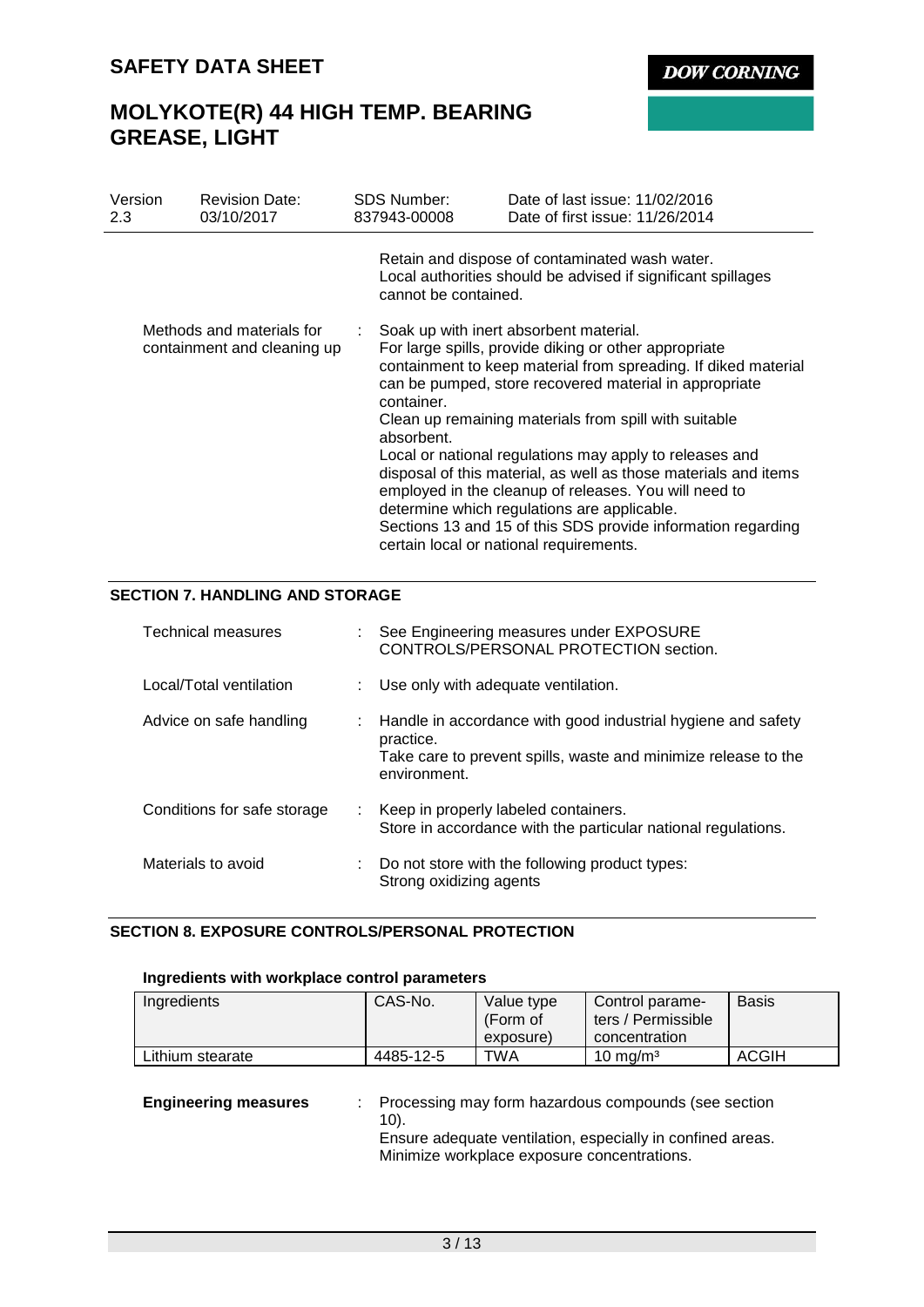**DOW CORNING** 

# **MOLYKOTE(R) 44 HIGH TEMP. BEARING GREASE, LIGHT**

| Version<br>2.3         |  | <b>Revision Date:</b><br>03/10/2017 |                                                                                                                                                                                                                                                                                                                                                                                                                                                                                                                                                                                                                                                                                                        | <b>SDS Number:</b><br>837943-00008                                | Date of last issue: 11/02/2016<br>Date of first issue: 11/26/2014                                                                                                                                                                                                       |
|------------------------|--|-------------------------------------|--------------------------------------------------------------------------------------------------------------------------------------------------------------------------------------------------------------------------------------------------------------------------------------------------------------------------------------------------------------------------------------------------------------------------------------------------------------------------------------------------------------------------------------------------------------------------------------------------------------------------------------------------------------------------------------------------------|-------------------------------------------------------------------|-------------------------------------------------------------------------------------------------------------------------------------------------------------------------------------------------------------------------------------------------------------------------|
|                        |  |                                     |                                                                                                                                                                                                                                                                                                                                                                                                                                                                                                                                                                                                                                                                                                        |                                                                   |                                                                                                                                                                                                                                                                         |
|                        |  | Personal protective equipment       |                                                                                                                                                                                                                                                                                                                                                                                                                                                                                                                                                                                                                                                                                                        |                                                                   |                                                                                                                                                                                                                                                                         |
| Respiratory protection |  |                                     | General and local exhaust ventilation is recommended to<br>maintain vapor exposures below recommended limits. Where<br>concentrations are above recommended limits or are<br>unknown, appropriate respiratory protection should be worn.<br>Follow OSHA respirator regulations (29 CFR 1910.134) and<br>use NIOSH/MSHA approved respirators. Protection provided<br>by air purifying respirators against exposure to any<br>hazardous chemical is limited. Use a positive pressure air<br>supplied respirator if there is any potential for uncontrolled<br>release, exposure levels are unknown, or any other<br>circumstance where air purifying respirators may not provide<br>adequate protection. |                                                                   |                                                                                                                                                                                                                                                                         |
|                        |  | Hand protection                     |                                                                                                                                                                                                                                                                                                                                                                                                                                                                                                                                                                                                                                                                                                        |                                                                   |                                                                                                                                                                                                                                                                         |
|                        |  | Remarks                             | t                                                                                                                                                                                                                                                                                                                                                                                                                                                                                                                                                                                                                                                                                                      |                                                                   | Wash hands before breaks and at the end of workday.                                                                                                                                                                                                                     |
|                        |  | Eye protection                      |                                                                                                                                                                                                                                                                                                                                                                                                                                                                                                                                                                                                                                                                                                        | Safety glasses                                                    | Wear the following personal protective equipment:                                                                                                                                                                                                                       |
|                        |  | Skin and body protection            |                                                                                                                                                                                                                                                                                                                                                                                                                                                                                                                                                                                                                                                                                                        |                                                                   | Skin should be washed after contact.                                                                                                                                                                                                                                    |
|                        |  | Hygiene measures                    |                                                                                                                                                                                                                                                                                                                                                                                                                                                                                                                                                                                                                                                                                                        | located close to the working place.<br>require added precautions. | Ensure that eye flushing systems and safety showers are<br>When using do not eat, drink or smoke.<br>Wash contaminated clothing before re-use.<br>These precautions are for room temperature handling. Use at<br>elevated temperature or aerosol/spray applications may |

## **SECTION 9. PHYSICAL AND CHEMICAL PROPERTIES**

| Appearance                                                  |    | Grease                            |
|-------------------------------------------------------------|----|-----------------------------------|
| Color                                                       |    | white                             |
| Odor                                                        |    | slight                            |
| Odor Threshold                                              |    | No data available                 |
| рH                                                          |    | Not applicable                    |
| Melting point/freezing point : No data available            |    |                                   |
| Initial boiling point and boiling : Not applicable<br>range |    |                                   |
| Flash point                                                 | t. | $>101.1$ °C<br>Method: closed cup |
| Evaporation rate                                            |    | Not applicable                    |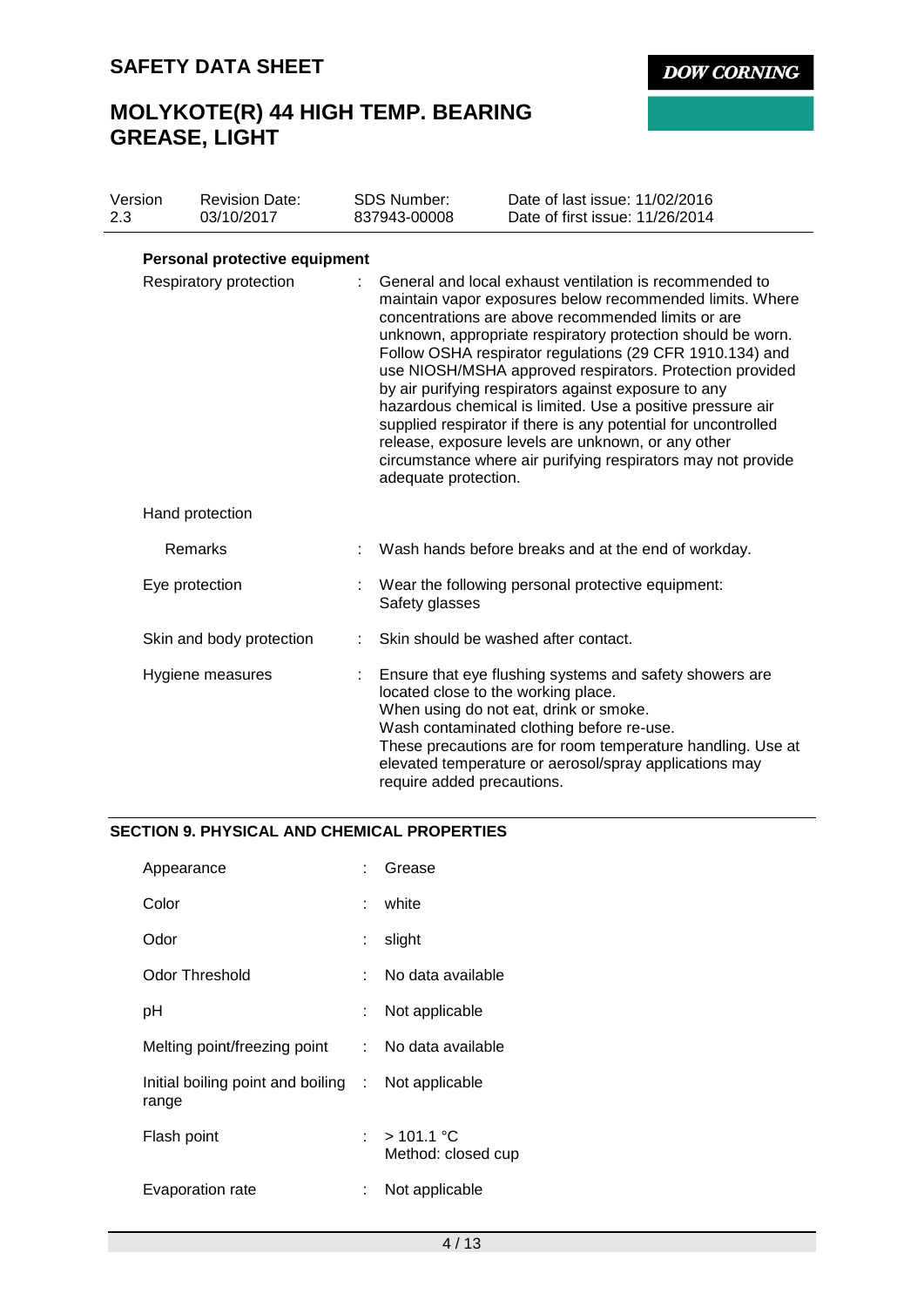# **MOLYKOTE(R) 44 HIGH TEMP. BEARING GREASE, LIGHT**

| Version<br>2.3 |                 | <b>Revision Date:</b><br>03/10/2017                 |    | <b>SDS Number:</b><br>837943-00008 | Date of last issue: 11/02/2016<br>Date of first issue: 11/26/2014                                                        |
|----------------|-----------------|-----------------------------------------------------|----|------------------------------------|--------------------------------------------------------------------------------------------------------------------------|
|                |                 | Flammability (solid, gas)                           | ÷  |                                    | Not classified as a flammability hazard                                                                                  |
|                | Self-ignition   |                                                     |    |                                    | The substance or mixture is not classified as pyrophoric. The<br>substance or mixture is not classified as self heating. |
|                |                 | Upper explosion limit / Upper<br>flammability limit | ÷  | No data available                  |                                                                                                                          |
|                |                 | Lower explosion limit / Lower<br>flammability limit | ÷  | No data available                  |                                                                                                                          |
|                |                 | Vapor pressure                                      |    | Not applicable                     |                                                                                                                          |
|                |                 | Relative vapor density                              |    | No data available                  |                                                                                                                          |
|                |                 | Relative density                                    | ×. | 1.1                                |                                                                                                                          |
|                | Solubility(ies) | Water solubility                                    |    | No data available                  |                                                                                                                          |
|                | octanol/water   | Partition coefficient: n-                           |    | No data available                  |                                                                                                                          |
|                |                 | Autoignition temperature                            |    | No data available                  |                                                                                                                          |
|                |                 | Decomposition temperature                           | ÷  | No data available                  |                                                                                                                          |
|                | Viscosity       | Viscosity, dynamic                                  |    | Not applicable                     |                                                                                                                          |
|                |                 | <b>Explosive properties</b>                         | ÷  | Not explosive                      |                                                                                                                          |
|                |                 | Oxidizing properties                                |    |                                    | The substance or mixture is not classified as oxidizing.                                                                 |
|                |                 | Molecular weight                                    |    | No data available                  |                                                                                                                          |
|                | Particle size   |                                                     |    | No data available                  |                                                                                                                          |

## **SECTION 10. STABILITY AND REACTIVITY**

| Reactivity                              |   | Not classified as a reactivity hazard.                                                                                                                                                          |
|-----------------------------------------|---|-------------------------------------------------------------------------------------------------------------------------------------------------------------------------------------------------|
| Chemical stability                      |   | Stable under normal conditions.                                                                                                                                                                 |
| Possibility of hazardous reac-<br>tions | ÷ | Use at elevated temperatures may form highly hazardous<br>compounds.<br>Can react with strong oxidizing agents.<br>Hazardous decomposition products will be formed at elevated<br>temperatures. |
| Conditions to avoid                     |   | None known.                                                                                                                                                                                     |

5 / 13

**DOW CORNING**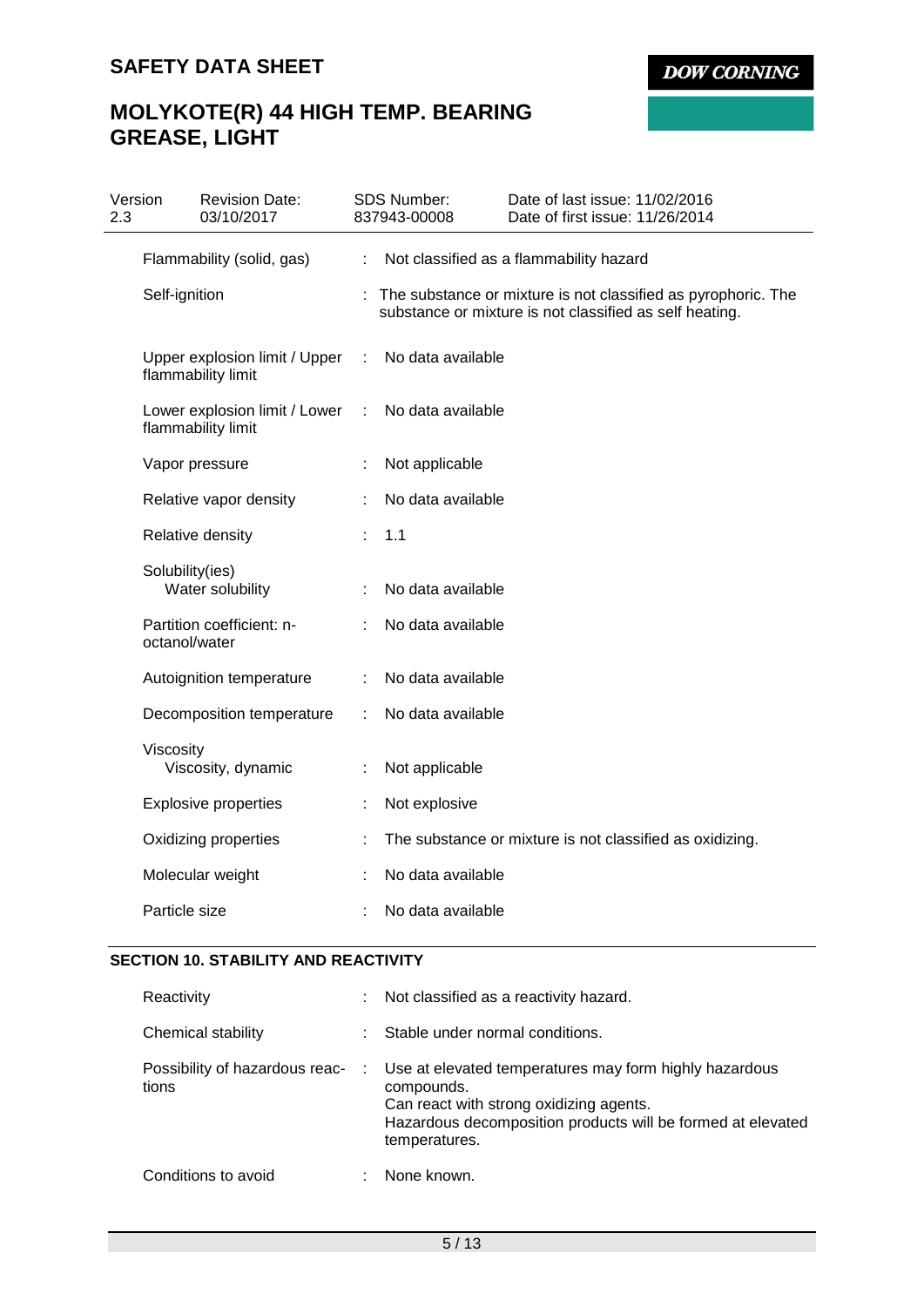## **MOLYKOTE(R) 44 HIGH TEMP. BEARING GREASE, LIGHT**

| Version<br>2.3 |                                          | <b>Revision Date:</b><br>03/10/2017            |    | <b>SDS Number:</b><br>837943-00008                                           | Date of last issue: 11/02/2016<br>Date of first issue: 11/26/2014                                         |
|----------------|------------------------------------------|------------------------------------------------|----|------------------------------------------------------------------------------|-----------------------------------------------------------------------------------------------------------|
|                |                                          | Incompatible materials                         |    | Oxidizing agents                                                             |                                                                                                           |
|                |                                          | <b>Hazardous decomposition products</b>        |    |                                                                              |                                                                                                           |
|                |                                          | Thermal decomposition                          | ÷. | Benzene<br>Formaldehyde                                                      |                                                                                                           |
|                |                                          | <b>SECTION 11. TOXICOLOGICAL INFORMATION</b>   |    |                                                                              |                                                                                                           |
|                |                                          | Information on likely routes of exposure       |    |                                                                              |                                                                                                           |
|                | Skin contact<br>Ingestion<br>Eye contact |                                                |    |                                                                              |                                                                                                           |
|                | <b>Acute toxicity</b>                    |                                                |    |                                                                              |                                                                                                           |
|                |                                          | Not classified based on available information. |    |                                                                              |                                                                                                           |
|                | Ingredients:                             |                                                |    |                                                                              |                                                                                                           |
|                |                                          | Lithium stearate:                              |    |                                                                              |                                                                                                           |
|                |                                          | Acute oral toxicity                            |    | LD50 (Rat): $> 5,000$ mg/kg                                                  |                                                                                                           |
|                |                                          | Acute dermal toxicity                          |    | : LD50 (Rat): $> 2,000$ mg/kg<br>Method: OECD Test Guideline 402<br>toxicity | Assessment: The substance or mixture has no acute dermal<br>Remarks: Based on data from similar materials |
|                |                                          | <b>Skin corrosion/irritation</b>               |    |                                                                              |                                                                                                           |

**DOW CORNING** 

Not classified based on available information.

#### **Ingredients:**

#### **Lithium stearate:**

Species: Rabbit Result: No skin irritation Remarks: Based on data from similar materials

## **Serious eye damage/eye irritation**

Not classified based on available information.

## **Ingredients:**

#### **Lithium stearate:**

Species: Rabbit Result: No eye irritation Method: OECD Test Guideline 405 Remarks: Based on data from similar materials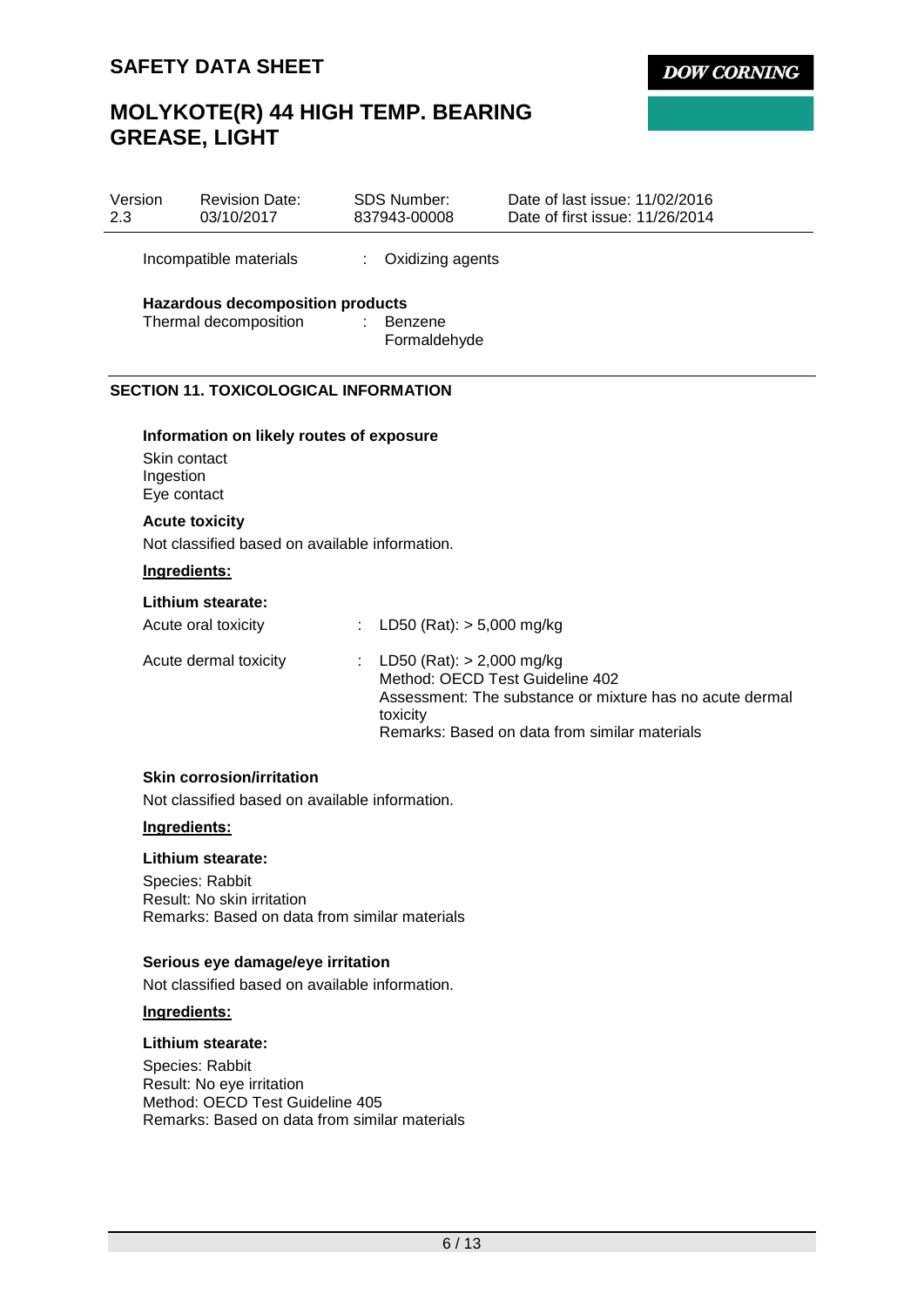# **MOLYKOTE(R) 44 HIGH TEMP. BEARING GREASE, LIGHT**

| Version | <b>Revision Date:</b> | SDS Number:  | Date of last issue: 11/02/2016  |
|---------|-----------------------|--------------|---------------------------------|
| 2.3     | 03/10/2017            | 837943-00008 | Date of first issue: 11/26/2014 |

#### **Respiratory or skin sensitization**

#### **Skin sensitization**

Not classified based on available information.

#### **Respiratory sensitization**

Not classified based on available information.

#### **Ingredients:**

#### **Lithium stearate:**

Test Type: Local lymph node assay (LLNA) Routes of exposure: Skin contact Species: Mouse Method: OECD Test Guideline 429 Result: negative

#### **Germ cell mutagenicity**

Not classified based on available information.

#### **Ingredients:**

#### **Lithium stearate:**

| Genotoxicity in vitro | : Test Type: Bacterial reverse mutation assay (AMES) |
|-----------------------|------------------------------------------------------|
|                       | Method: OECD Test Guideline 471                      |
|                       | Result: negative                                     |
|                       | Remarks: Based on data from similar materials        |

#### **Carcinogenicity**

Not classified based on available information.

#### **Ingredients:**

#### **Lithium stearate:**

Species: Mouse Application Route: Skin contact Exposure time: 104 weeks Result: negative Remarks: Based on data from similar materials

| <b>IARC</b> | No ingredient of this product present at levels greater than or<br>equal to 0.1% is identified as probable, possible or confirmed<br>human carcinogen by IARC. |
|-------------|----------------------------------------------------------------------------------------------------------------------------------------------------------------|
| <b>OSHA</b> | No component of this product present at levels greater than or<br>equal to 0.1% is on OSHA's list of regulated carcinogens.                                    |
| <b>NTP</b>  | No ingredient of this product present at levels greater than or<br>equal to 0.1% is identified as a known or anticipated carcinogen<br>by NTP.                 |

#### **Reproductive toxicity**

Not classified based on available information.

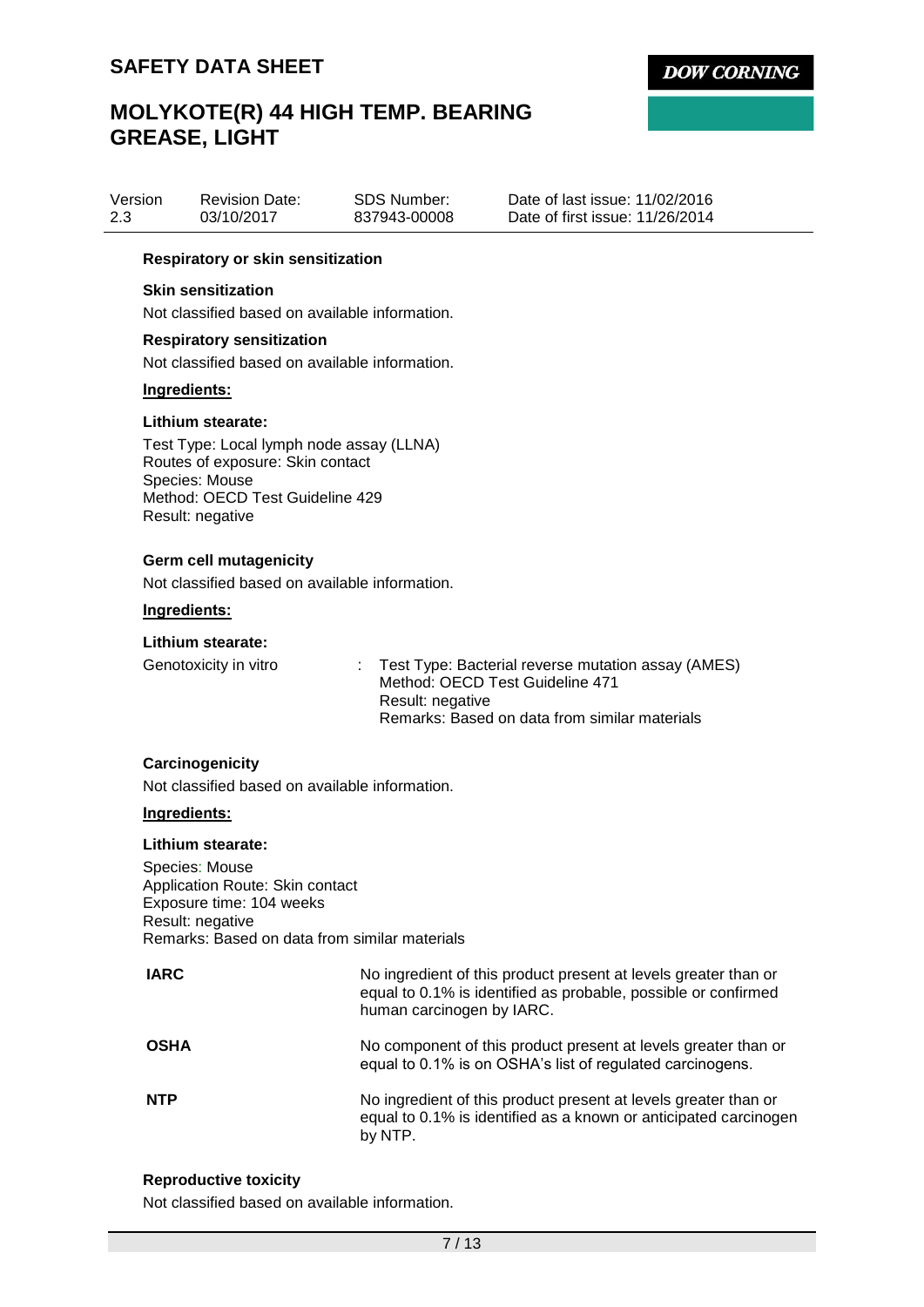**DOW CORNING** 

# **MOLYKOTE(R) 44 HIGH TEMP. BEARING GREASE, LIGHT**

| Version<br>2.3 | <b>Revision Date:</b><br>03/10/2017                                                                                                             | <b>SDS Number:</b><br>837943-00008                                  | Date of last issue: 11/02/2016<br>Date of first issue: 11/26/2014                                                                                                |
|----------------|-------------------------------------------------------------------------------------------------------------------------------------------------|---------------------------------------------------------------------|------------------------------------------------------------------------------------------------------------------------------------------------------------------|
| Ingredients:   |                                                                                                                                                 |                                                                     |                                                                                                                                                                  |
|                | Lithium stearate:                                                                                                                               |                                                                     |                                                                                                                                                                  |
|                | Effects on fertility                                                                                                                            | Species: Rat<br>Application Route: Skin contact<br>Result: negative | Test Type: Combined repeated dose toxicity study with the<br>reproduction/developmental toxicity screening test<br>Remarks: Based on data from similar materials |
|                | Effects on fetal development                                                                                                                    | Species: Rat<br>Application Route: Skin contact<br>Result: negative | Test Type: Combined repeated dose toxicity study with the<br>reproduction/developmental toxicity screening test<br>Remarks: Based on data from similar materials |
|                | <b>STOT-single exposure</b>                                                                                                                     |                                                                     |                                                                                                                                                                  |
|                | Not classified based on available information.                                                                                                  |                                                                     |                                                                                                                                                                  |
|                | <b>STOT-repeated exposure</b>                                                                                                                   |                                                                     |                                                                                                                                                                  |
|                | Not classified based on available information.                                                                                                  |                                                                     |                                                                                                                                                                  |
|                | <b>Repeated dose toxicity</b>                                                                                                                   |                                                                     |                                                                                                                                                                  |
| Ingredients:   |                                                                                                                                                 |                                                                     |                                                                                                                                                                  |
| Species: Rat   | Lithium stearate:<br>NOAEL: 88 mg/kg<br>Application Route: Ingestion<br>Exposure time: 90 Days<br>Remarks: Based on data from similar materials |                                                                     |                                                                                                                                                                  |
| Species: Rat   | NOAEL: 1,089.75 mg/kg<br>Application Route: Skin contact<br>Exposure time: > 43 Days<br>Remarks: Based on data from similar materials           |                                                                     |                                                                                                                                                                  |

#### **Aspiration toxicity**

Not classified based on available information.

### **SECTION 12. ECOLOGICAL INFORMATION**

**Ecotoxicity**

**Ingredients:**

#### **Lithium stearate:**

Toxicity to fish : LL50 (Oncorhynchus mykiss (rainbow trout)): > 100 mg/l Exposure time: 96 h Test substance: Water Accommodated Fraction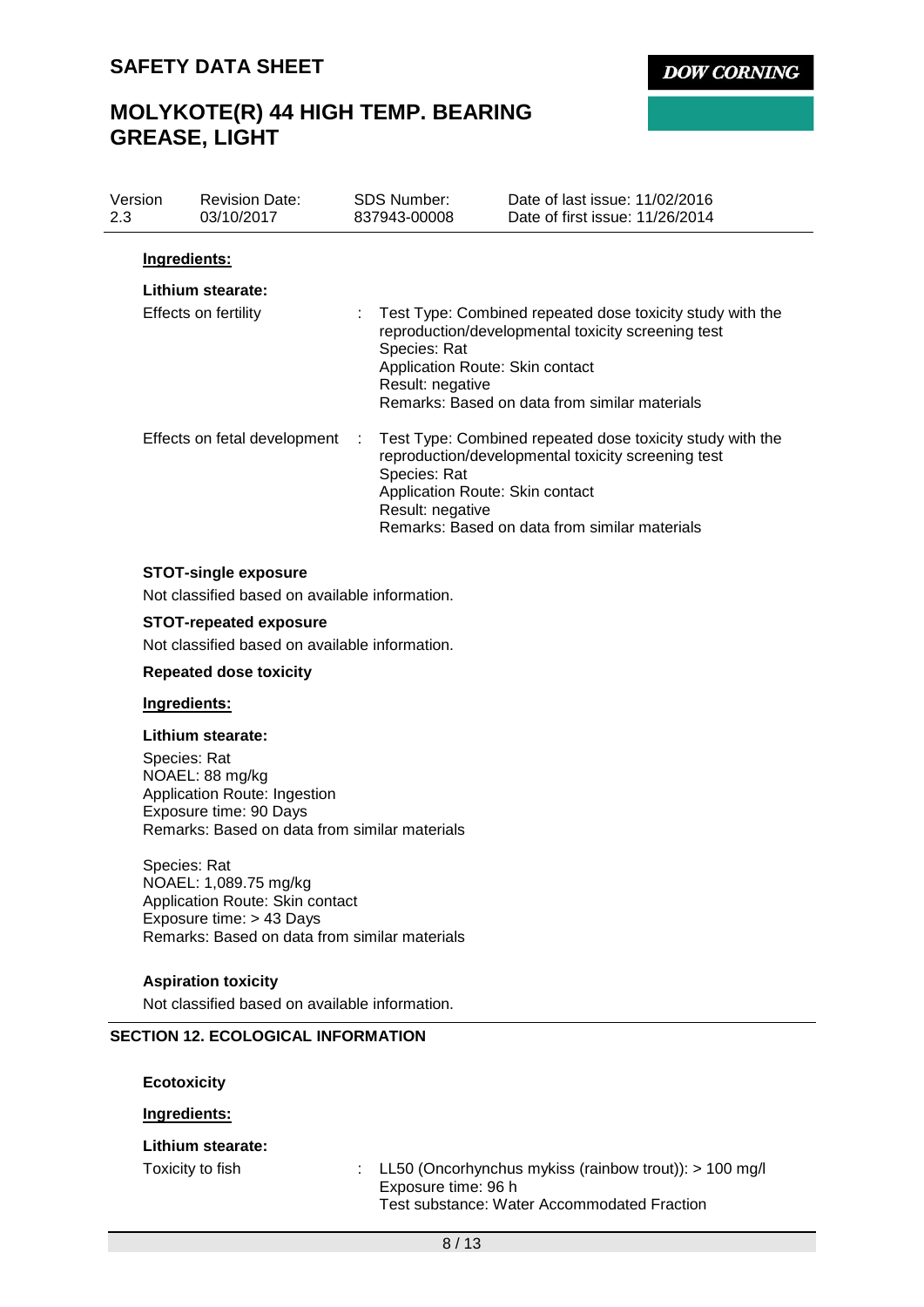**DOW CORNING** 

# **MOLYKOTE(R) 44 HIGH TEMP. BEARING GREASE, LIGHT**

| Version | <b>Revision Date:</b><br>03/10/2017                      |                | <b>SDS Number:</b><br>837943-00008                                            | Date of last issue: 11/02/2016<br>Date of first issue: 11/26/2014                                                                                                                                     |
|---------|----------------------------------------------------------|----------------|-------------------------------------------------------------------------------|-------------------------------------------------------------------------------------------------------------------------------------------------------------------------------------------------------|
|         |                                                          |                |                                                                               | Method: OECD Test Guideline 203<br>Remarks: Based on data from similar materials                                                                                                                      |
|         | Toxicity to daphnia and other :<br>aquatic invertebrates |                | Exposure time: 48 h                                                           | EC50 (Daphnia magna (Water flea)): > 100 mg/l<br><b>Test substance: Water Accommodated Fraction</b><br>Method: OECD Test Guideline 202<br>Remarks: Based on data from similar materials               |
|         | Toxicity to algae                                        | $\mathbb{Z}^n$ | mg/l<br>Exposure time: 72 h                                                   | EC50 (Pseudokirchneriella subcapitata (green algae)): > 100<br><b>Test substance: Water Accommodated Fraction</b><br>Method: OECD Test Guideline 201<br>Remarks: Based on data from similar materials |
|         | Toxicity to microorganisms                               | ÷.             | NOEC: 13 mg/l<br>Exposure time: 28 d                                          | Remarks: Based on data from similar materials                                                                                                                                                         |
|         | <b>Persistence and degradability</b>                     |                |                                                                               |                                                                                                                                                                                                       |
|         |                                                          |                |                                                                               |                                                                                                                                                                                                       |
|         | Ingredients:                                             |                |                                                                               |                                                                                                                                                                                                       |
|         | Lithium stearate:                                        |                |                                                                               |                                                                                                                                                                                                       |
|         | Biodegradability                                         |                | Result: Readily biodegradable.<br>Biodegradation: 78 %<br>Exposure time: 28 d | Method: OECD Test Guideline 301C<br>Remarks: Based on data from similar materials                                                                                                                     |
|         | <b>Bioaccumulative potential</b>                         |                |                                                                               |                                                                                                                                                                                                       |
|         | Ingredients:                                             |                |                                                                               |                                                                                                                                                                                                       |
|         | Lithium stearate:                                        |                |                                                                               |                                                                                                                                                                                                       |
|         | <b>Bioaccumulation</b>                                   |                | Species: Fish                                                                 | Bioconcentration factor (BCF): 0.12<br>Remarks: Based on data from similar materials                                                                                                                  |
|         | <b>Mobility in soil</b><br>No data available             |                |                                                                               |                                                                                                                                                                                                       |
|         | Other adverse effects<br>No data available               |                |                                                                               |                                                                                                                                                                                                       |

## **Disposal methods**

| Resource Conservation and | This product has been evaluated for RCRA characteristics       |
|---------------------------|----------------------------------------------------------------|
| Recovery Act (RCRA)       | and does not meet the criteria of hazardous waste if discarded |
|                           | in its purchased form.                                         |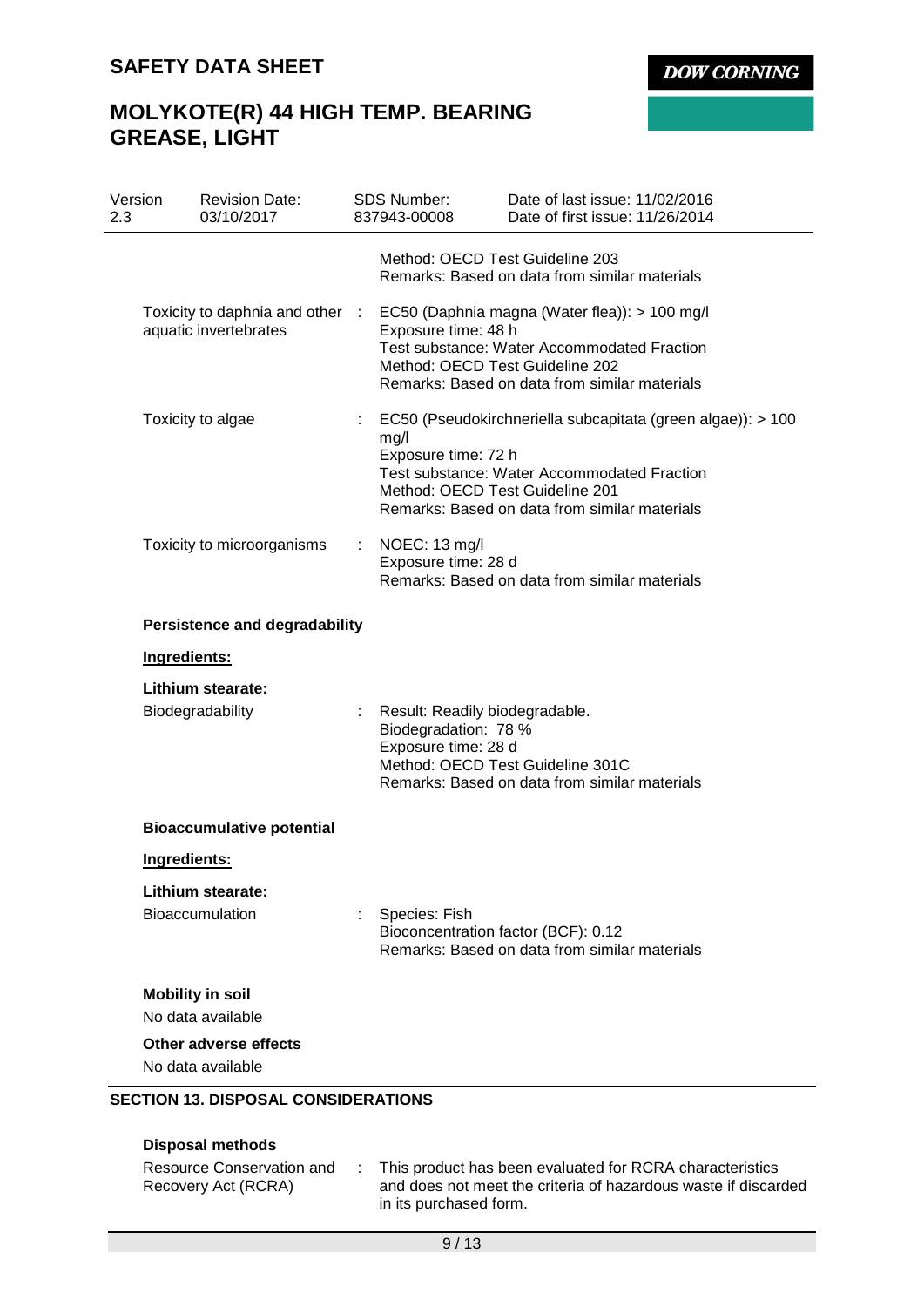**DOW CORNING** 

# **MOLYKOTE(R) 44 HIGH TEMP. BEARING GREASE, LIGHT**

| Version<br>2.3 | <b>Revision Date:</b><br>03/10/2017 | <b>SDS Number:</b><br>837943-00008 | Date of last issue: 11/02/2016<br>Date of first issue: 11/26/2014                                                                                              |
|----------------|-------------------------------------|------------------------------------|----------------------------------------------------------------------------------------------------------------------------------------------------------------|
|                |                                     |                                    |                                                                                                                                                                |
|                | Waste from residues                 |                                    | Dispose of in accordance with local regulations.                                                                                                               |
|                | Contaminated packaging              |                                    | Empty containers should be taken to an approved waste<br>handling site for recycling or disposal.<br>If not otherwise specified: Dispose of as unused product. |

#### **SECTION 14. TRANSPORT INFORMATION**

#### **International Regulations**

### **UNRTDG**

Not regulated as a dangerous good

#### **IATA-DGR**

Not regulated as a dangerous good

#### **IMDG-Code**

Not regulated as a dangerous good

#### **Transport in bulk according to Annex II of MARPOL 73/78 and the IBC Code**

Not applicable for product as supplied.

#### **Domestic regulation**

#### **49 CFR**

Not regulated as a dangerous good

### **SECTION 15. REGULATORY INFORMATION**

#### **EPCRA - Emergency Planning and Community Right-to-Know**

#### **CERCLA Reportable Quantity**

This material does not contain any components with a CERCLA RQ.

#### **SARA 304 Extremely Hazardous Substances Reportable Quantity**

This material does not contain any components with a section 304 EHS RQ.

#### **SARA 302 Extremely Hazardous Substances Threshold Planning Quantity**

This material does not contain any components with a section 302 EHS TPQ.

| SARA 311/312 Hazards | : No SARA Hazards                                                                                                                                                                         |
|----------------------|-------------------------------------------------------------------------------------------------------------------------------------------------------------------------------------------|
| <b>SARA 313</b>      | : This material does not contain any chemical components with<br>known CAS numbers that exceed the threshold (De Minimis)<br>reporting levels established by SARA Title III, Section 313. |

#### **US State Regulations**

#### **Pennsylvania Right To Know**

| Dimethyl, phenylmethyl siloxane, trimethyl-terminated | 63148-52-7 |
|-------------------------------------------------------|------------|
| Lithium stearate                                      | 4485-12-5  |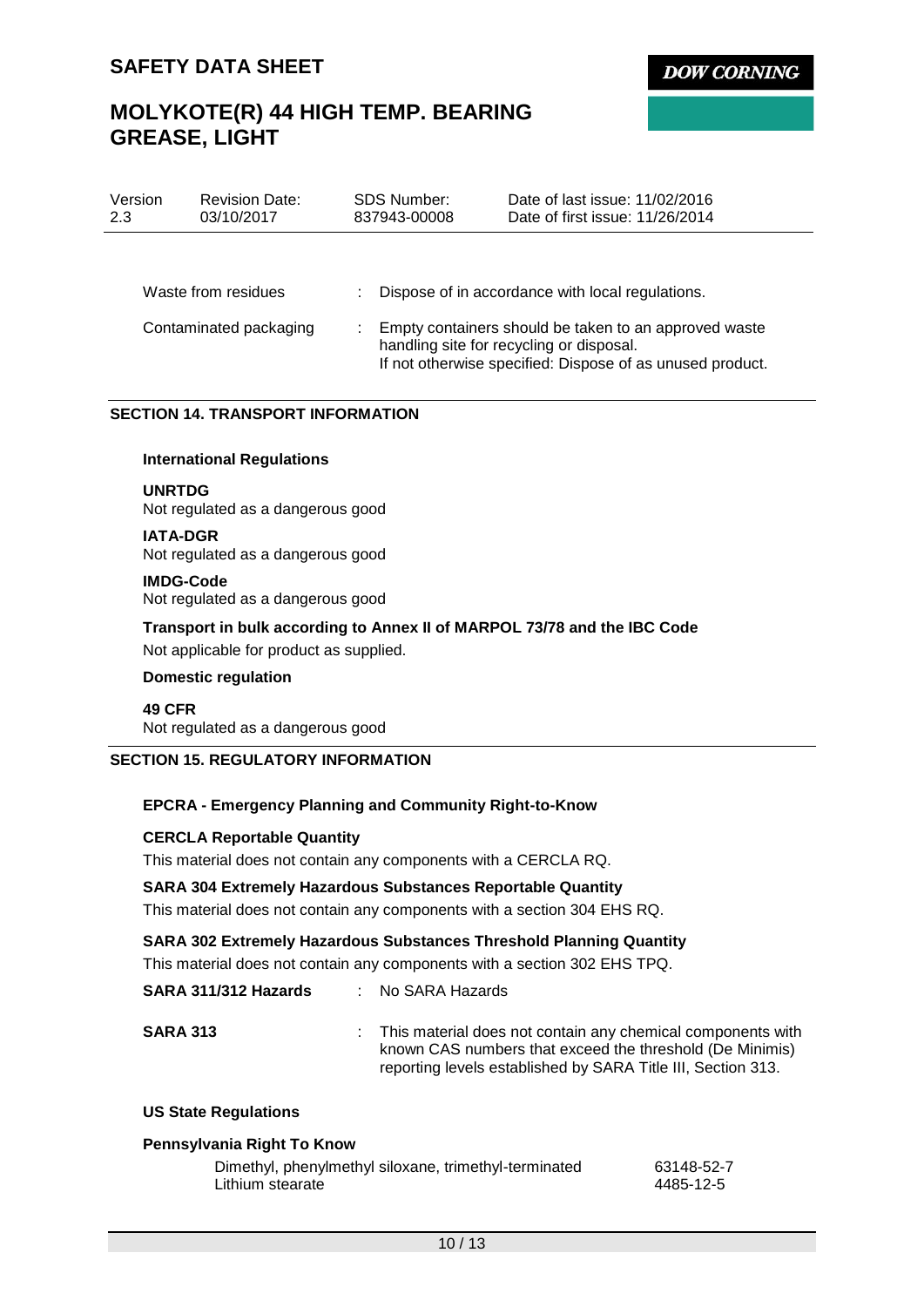# **MOLYKOTE(R) 44 HIGH TEMP. BEARING GREASE, LIGHT**

| Version | <b>Revision Date:</b> | SDS Number:  | Date of last issue: 11/02/2016  |
|---------|-----------------------|--------------|---------------------------------|
| 2.3     | 03/10/2017            | 837943-00008 | Date of first issue: 11/26/2014 |

#### **California Prop. 65**

This product does not contain any chemicals known to the State of California to cause cancer, birth, or any other reproductive defects.

**DOW CORNING** 

| <b>California Permissible Exposure Limits for Chemical Contaminants</b> |   |                                                                                                                                                                                                                                                                                                                                     |
|-------------------------------------------------------------------------|---|-------------------------------------------------------------------------------------------------------------------------------------------------------------------------------------------------------------------------------------------------------------------------------------------------------------------------------------|
| Lithium stearate                                                        |   | 4485-12-5                                                                                                                                                                                                                                                                                                                           |
| <b>KECI</b>                                                             |   | The ingredients of this product are reported in the following inventories:<br>All ingredients listed, exempt or notified.                                                                                                                                                                                                           |
| <b>REACH</b>                                                            |   | For purchases from Dow Corning EU legal entities, all<br>ingredients are currently pre/registered or exempt under<br>REACH. Please refer to section 1 for recommended uses. For<br>purchases from non-EU Dow Corning legal entities with the<br>intention to export into EEA please contact your DC<br>representative/local office. |
| <b>TSCA</b>                                                             |   | All chemical substances in this product are either listed on the<br>TSCA Inventory or are in compliance with a TSCA Inventory<br>exemption.                                                                                                                                                                                         |
| <b>AICS</b>                                                             |   | All ingredients listed or exempt.                                                                                                                                                                                                                                                                                                   |
| <b>IECSC</b>                                                            |   | All ingredients listed or exempt.                                                                                                                                                                                                                                                                                                   |
| <b>ENCS/ISHL</b>                                                        |   | All components are listed on ENCS/ISHL or exempted from<br>inventory listing.                                                                                                                                                                                                                                                       |
| <b>PICCS</b>                                                            | ÷ | All ingredients listed or exempt.                                                                                                                                                                                                                                                                                                   |
| <b>DSL</b>                                                              |   | All chemical substances in this product comply with the CEPA<br>1999 and NSNR and are on or exempt from listing on the<br>Canadian Domestic Substances List (DSL).                                                                                                                                                                  |
| TCSI                                                                    |   | All ingredients listed or exempt.                                                                                                                                                                                                                                                                                                   |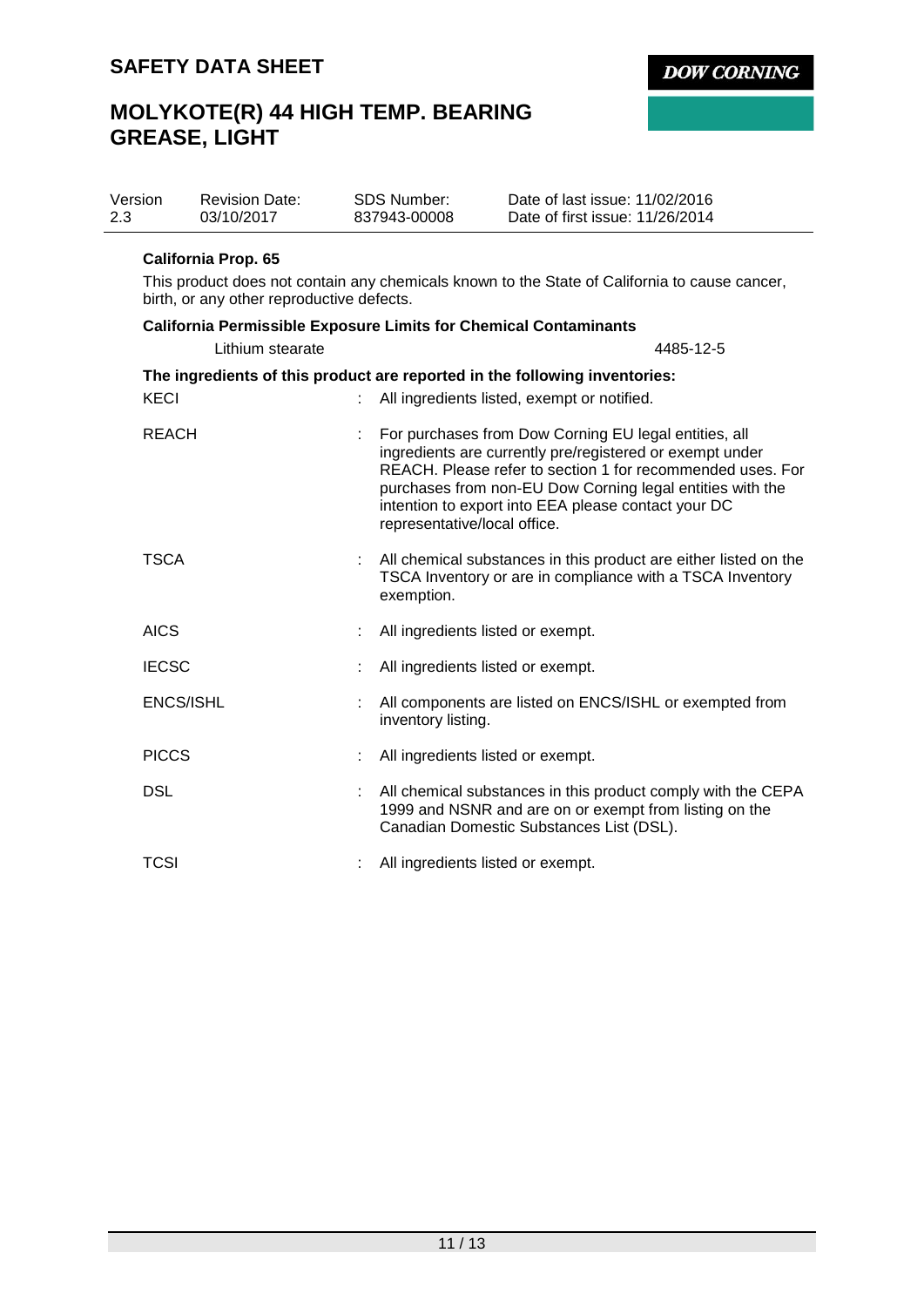## **MOLYKOTE(R) 44 HIGH TEMP. BEARING GREASE, LIGHT**

| Version | <b>Revision Date:</b> | SDS Number:  | Date of last issue: 11/02/2016  |
|---------|-----------------------|--------------|---------------------------------|
| 2.3     | 03/10/2017            | 837943-00008 | Date of first issue: 11/26/2014 |

#### **SECTION 16. OTHER INFORMATION**

## **Further information**





HMIS® ratings are based on a 0-4 rating scale, with 0 representing minimal hazards or risks, and 4 representing significant hazards or risks. The "\*" represents a chronic hazard, while the "/" represents the absence of a chronic hazard.

#### **Full text of other abbreviations**

| ACGIH       | : USA. ACGIH Threshold Limit Values (TLV) |
|-------------|-------------------------------------------|
| ACGIH / TWA | : 8-hour, time-weighted average           |

AICS - Australian Inventory of Chemical Substances; ASTM - American Society for the Testing of Materials; bw - Body weight; CERCLA - Comprehensive Environmental Response, Compensation, and Liability Act; CMR - Carcinogen, Mutagen or Reproductive Toxicant; DIN - Standard of the German Institute for Standardisation; DOT - Department of Transportation; DSL - Domestic Substances List (Canada); ECx - Concentration associated with x% response; EHS - Extremely Hazardous Substance; ELx - Loading rate associated with x% response; EmS - Emergency Schedule; ENCS - Existing and New Chemical Substances (Japan); ErCx - Concentration associated with x% growth rate response; ERG - Emergency Response Guide; GHS - Globally Harmonized System; GLP - Good Laboratory Practice; HMIS - Hazardous Materials Identification System; IARC - International Agency for Research on Cancer; IATA - International Air Transport Association; IBC - International Code for the Construction and Equipment of Ships carrying Dangerous Chemicals in Bulk; IC50 - Half maximal inhibitory concentration; ICAO - International Civil Aviation Organization; IECSC - Inventory of Existing Chemical Substances in China; IMDG - International Maritime Dangerous Goods; IMO - International Maritime Organization; ISHL - Industrial Safety and Health Law (Japan); ISO - International Organisation for Standardization; KECI - Korea Existing Chemicals Inventory; LC50 - Lethal Concentration to 50 % of a test population; LD50 - Lethal Dose to 50% of a test population (Median Lethal Dose); MARPOL - International Convention for the Prevention of Pollution from Ships; MSHA - Mine Safety and Health Administration; n.o.s. - Not Otherwise Specified; NFPA - National Fire Protection Association; NO(A)EC - No Observed (Adverse) Effect Concentration; NO(A)EL - No Observed (Adverse) Effect Level; NOELR - No Observable Effect Loading Rate; NTP - National Toxicology Program; NZIoC - New Zealand Inventory of Chemicals; OECD - Organization for Economic Co-operation and Development; OPPTS - Office of Chemical Safety and Pollution Prevention; PBT - Persistent, Bioaccumulative and Toxic substance; PICCS - Philippines Inventory of Chemicals and Chemical Substances; (Q)SAR - (Quantitative) Structure Activity Relationship; RCRA - Resource Conservation and Recovery Act; REACH - Regulation (EC) No 1907/2006 of the European Parliament and of the Council concern-